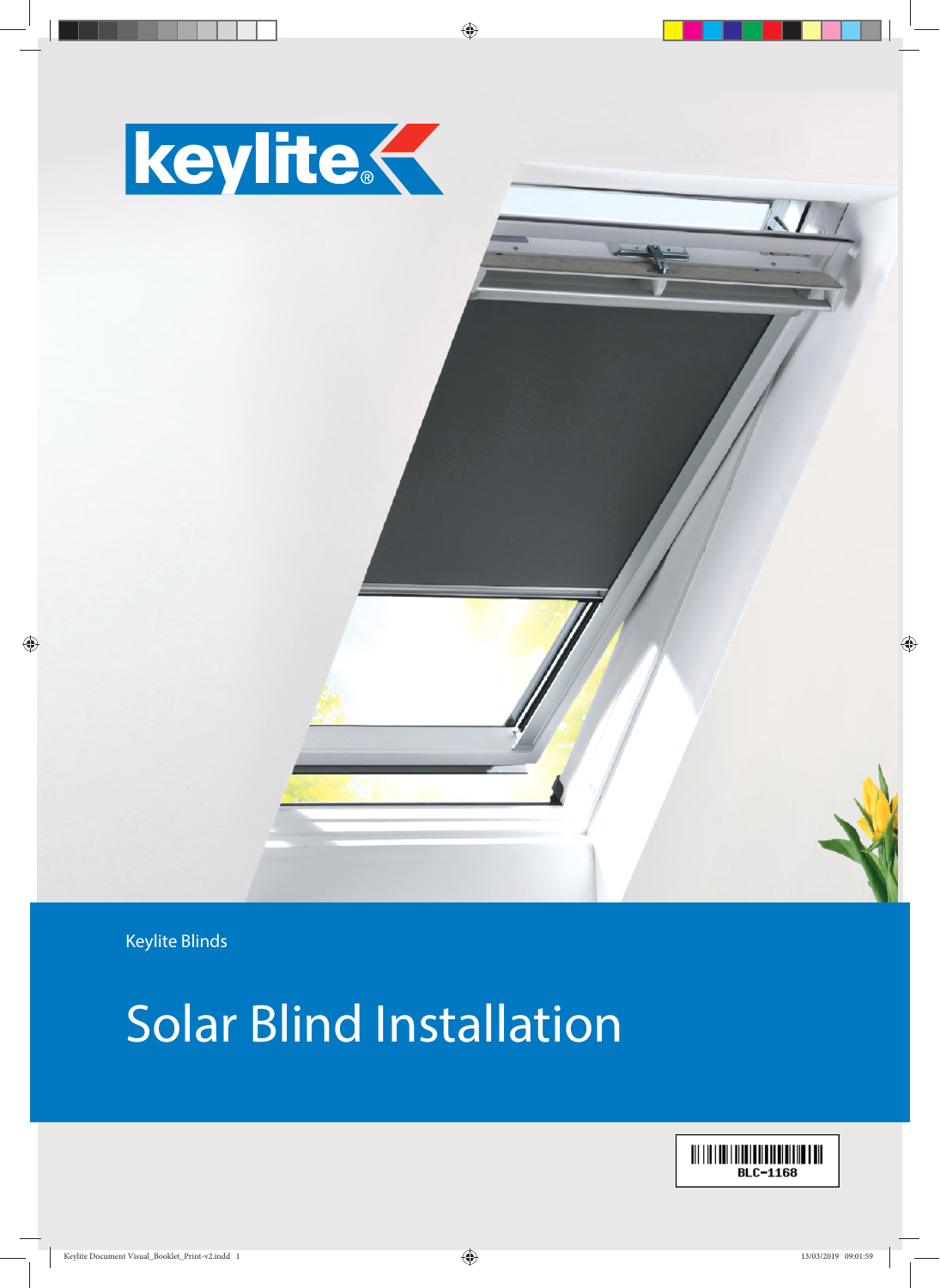### Components

Check all the components have been supplied



Screws (x6) Screws (x6) Side Rails (x2)  $\overline{C}$ ∩

Remote control Installation Brackets (x2)



Cassette (x1)

#### Tools Required

Check out our installation video on the Keylite website.

www.youtube.com/watch?v=itUOxIfmdJo



# WARNING

DO NOT OPERATE REMOTE CONTROL UNTIL THE BLIND HAS BEEN FULLY INSTALLED.



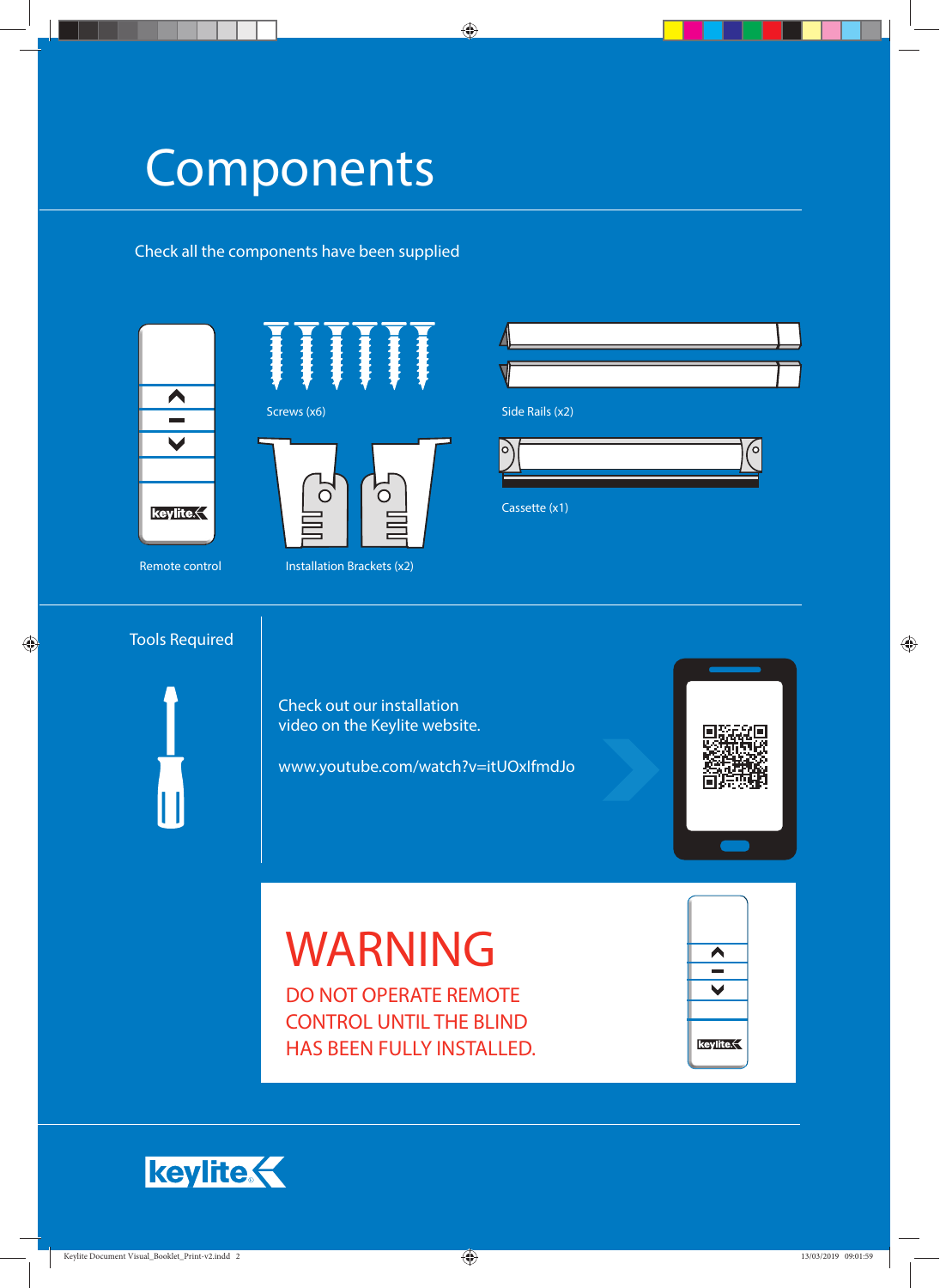### Instructions





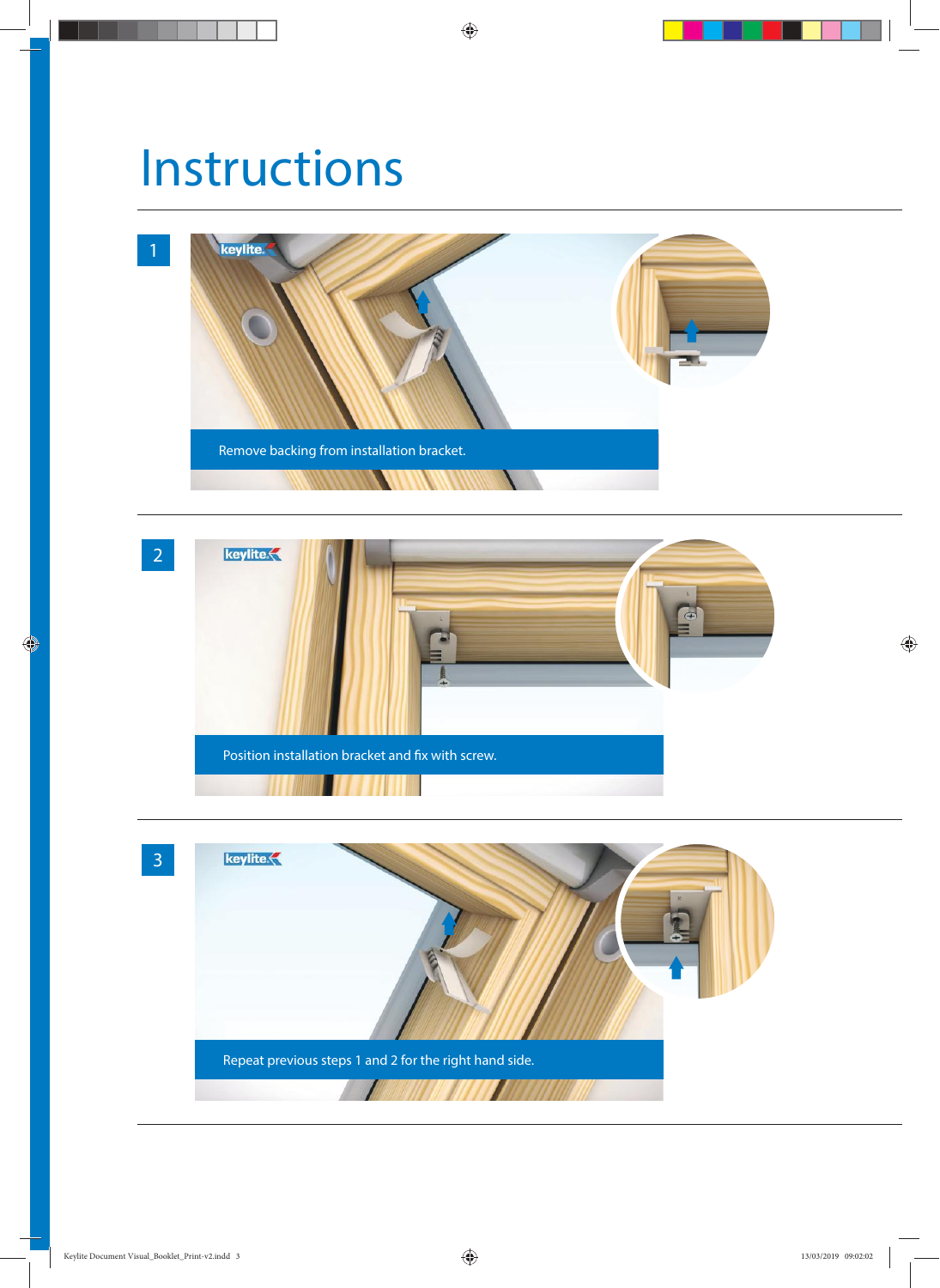





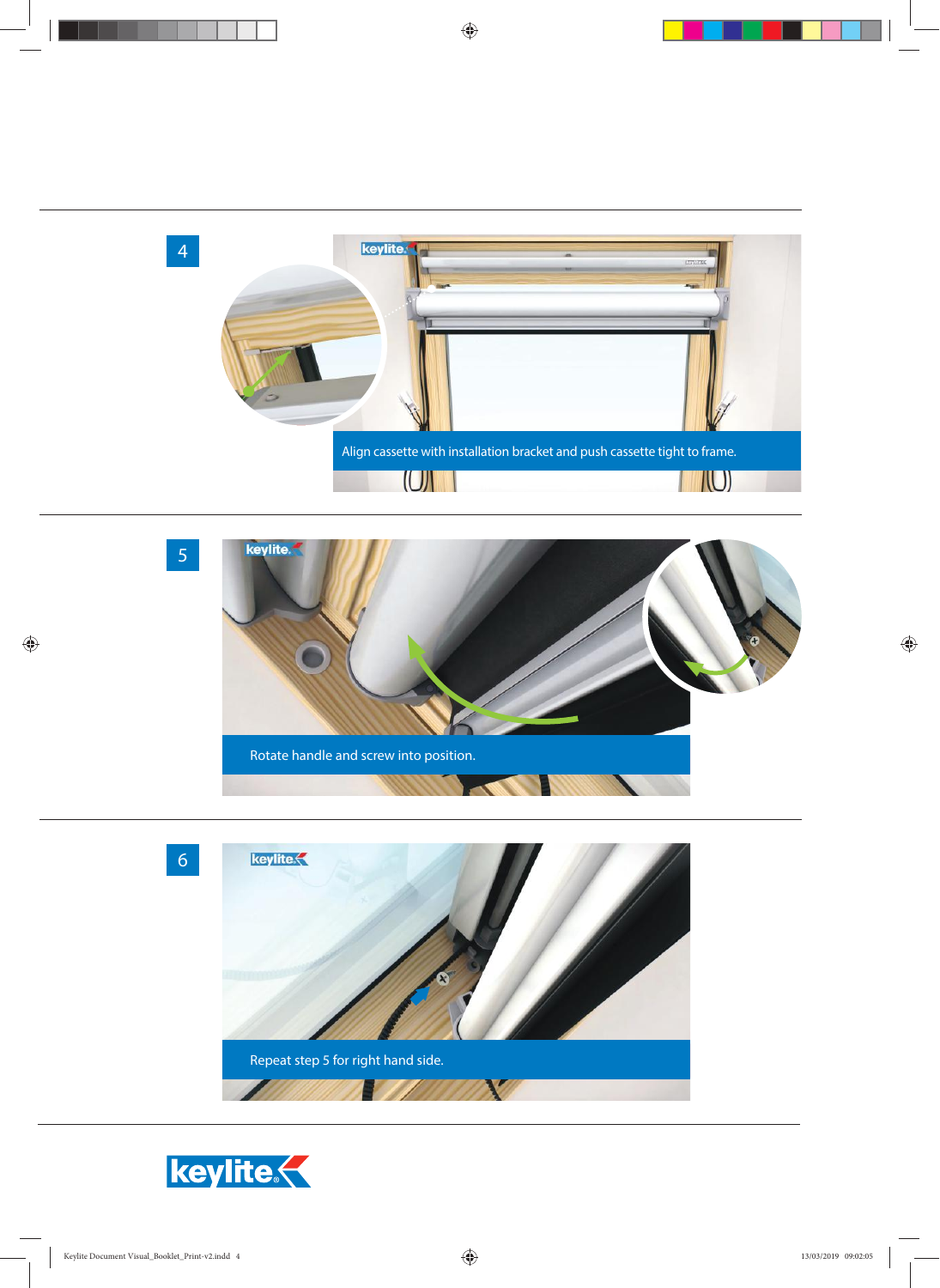



9

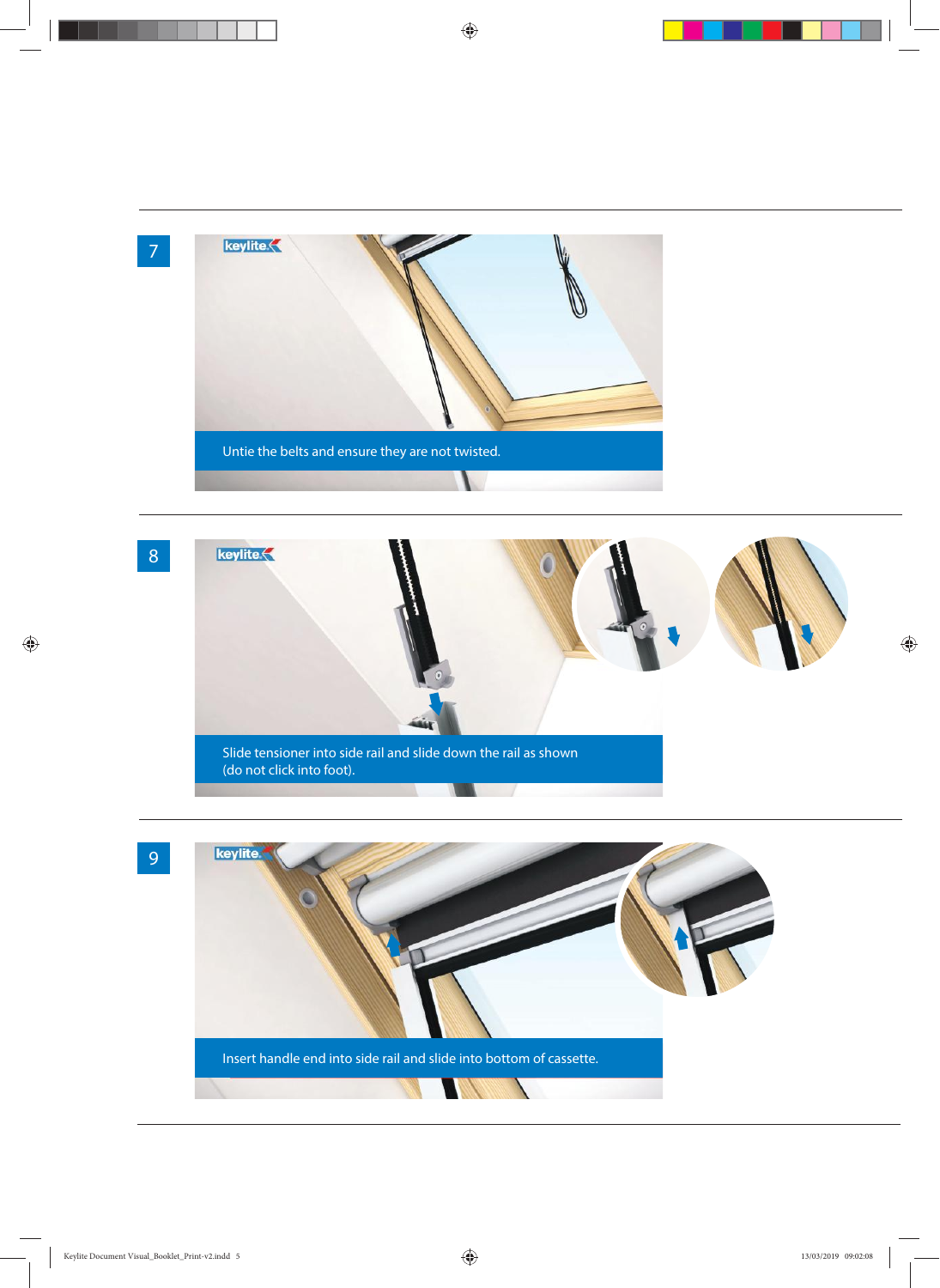





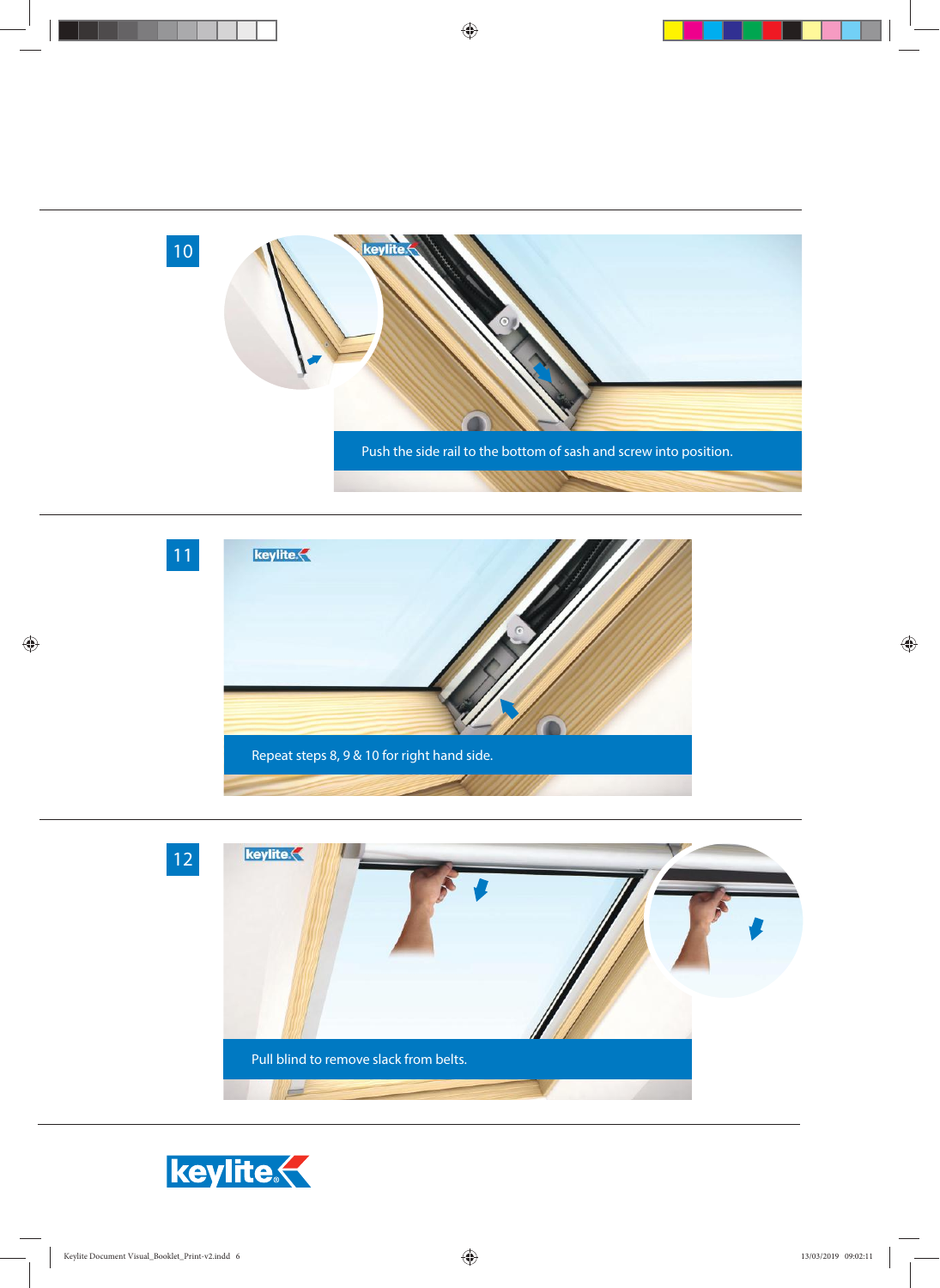